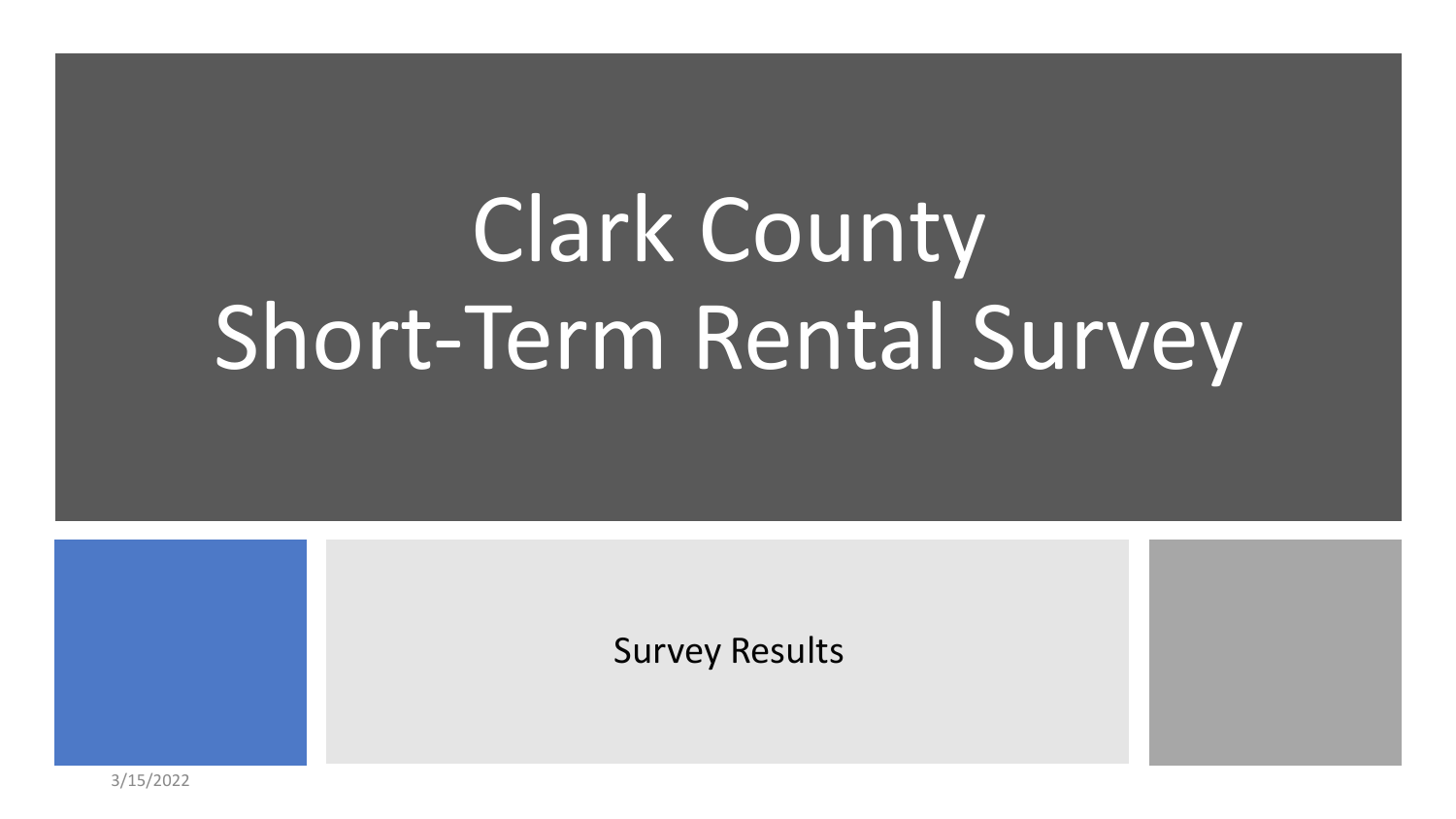Which of the following statements best describes your personal experience with short-term rentals? 5,811 responses

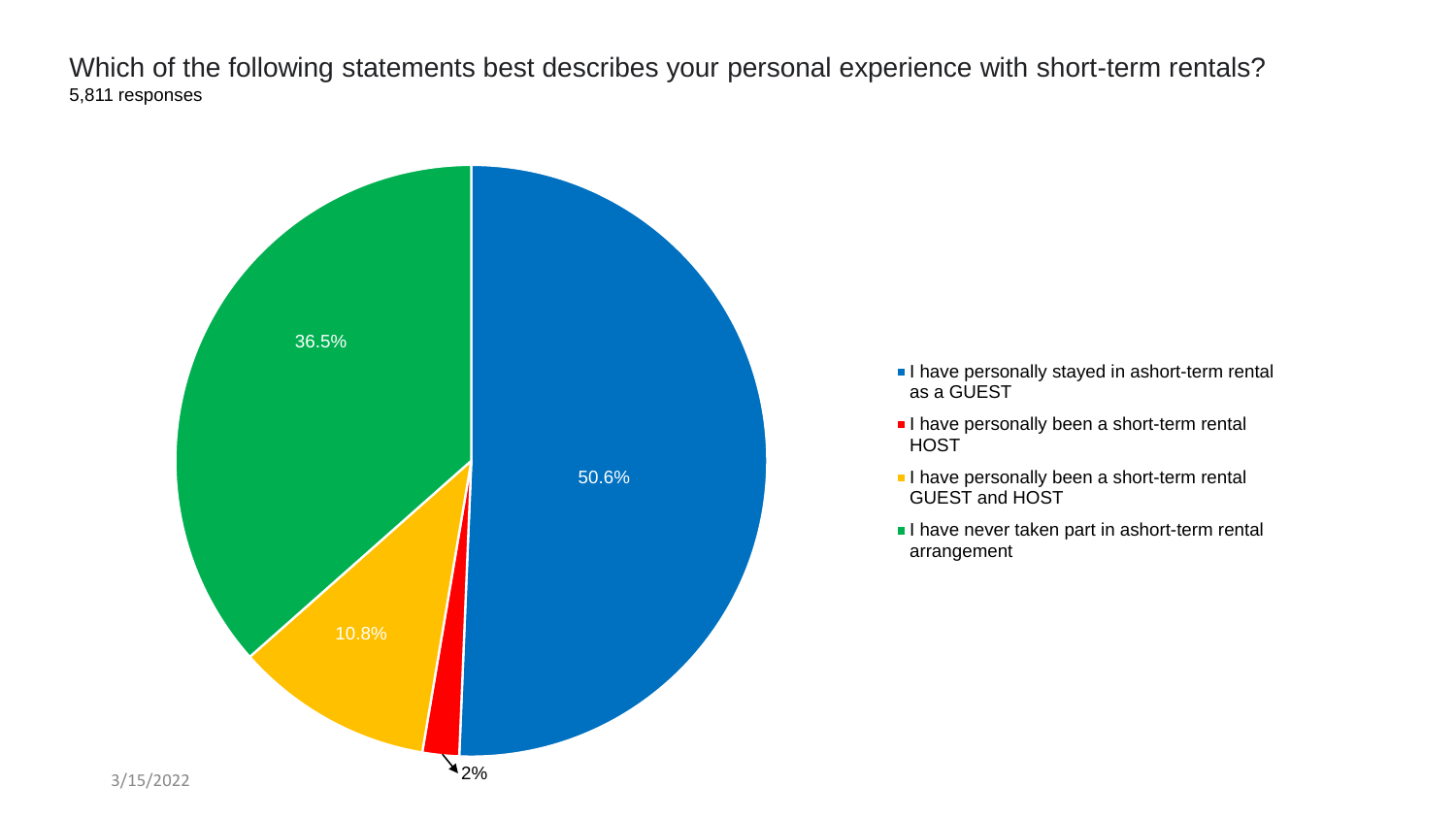Have you rented or considered renting your residence, bedroom, or a separate guest house or similar dwelling unit in Clark County for less than 30 days? 5,811 responses



- **Part Yes, I have rented my entire residence**
- Yes, I have rented bedrooms/a bedroom in my home
- **P** Yes, I have rented a separate guesthouse or similar dwelling unit
- No, but I have considered renting my entire residence
- No, but I have considered renting bedrooms/a bedroom in my home
- No, but I have considered renting a separate guesthouse or similar dwelling unit
- No, and I have no inerest in renting all, or a portion of my home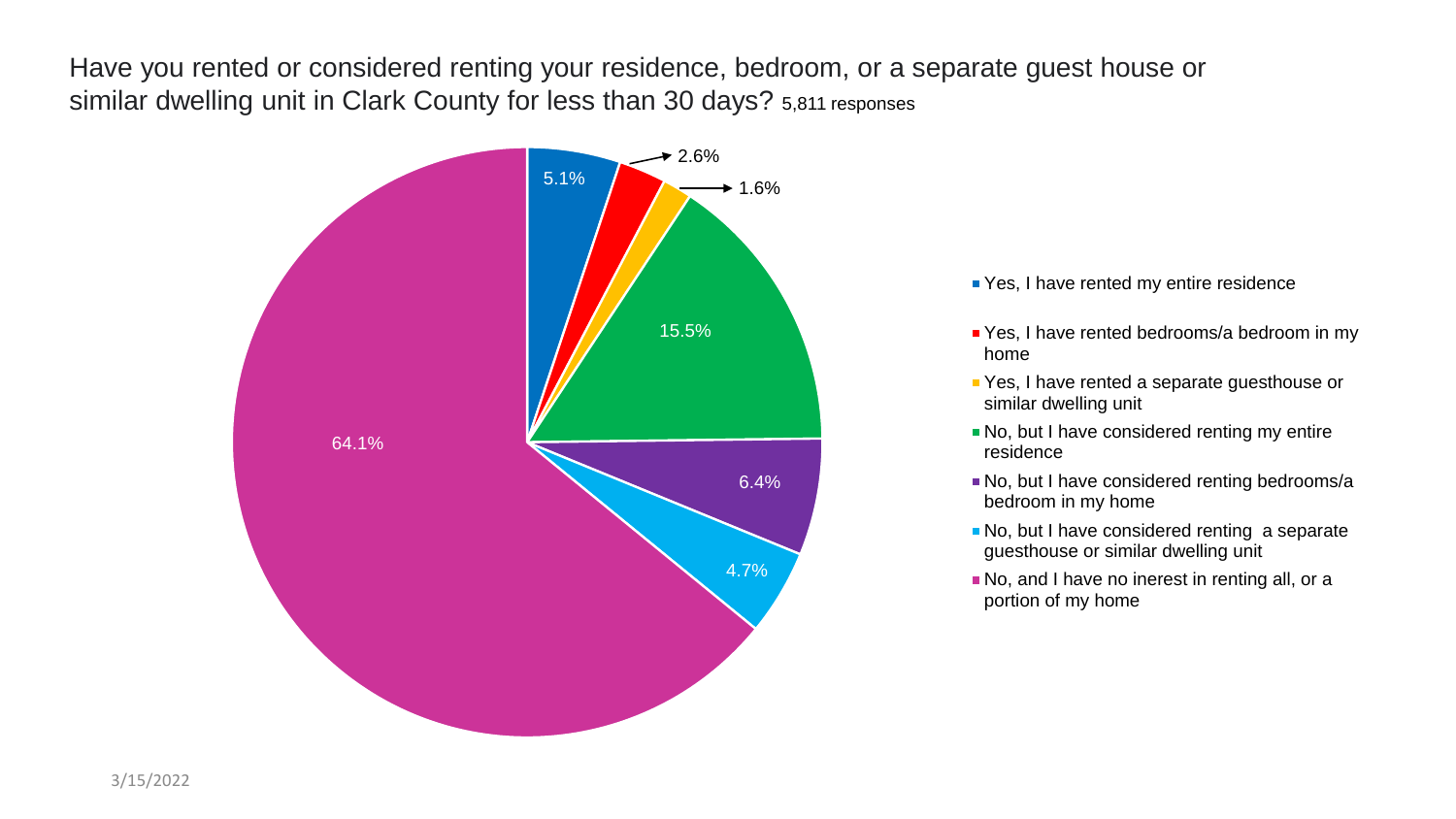If you are an owner/operator of a short-term rental, what kind of short-term rental do you host? 5,811 responses



- Room, suite, or secondary dwelling unit at the primary residence WHERE I LIVE
- Room, suite, or secondary dwelling unit at a residence WHERE I DO NOT LIVE
- **Detached single-family home WHERE I** LIVE
- **Detached single-family home WHERE I** DO NOT LIVE
- **Condominium WHERE I LIVE**
- **Condominium WHERE I DO NOT LIVE**
- **Attached single-family home, townhome,** duplex, or triplex WHERE I LIVE
- **Attached single-family home, townhome,** duplex, or triplex WHERE I DO NOT LIVE
- $\blacksquare$  I am not a short-term rental host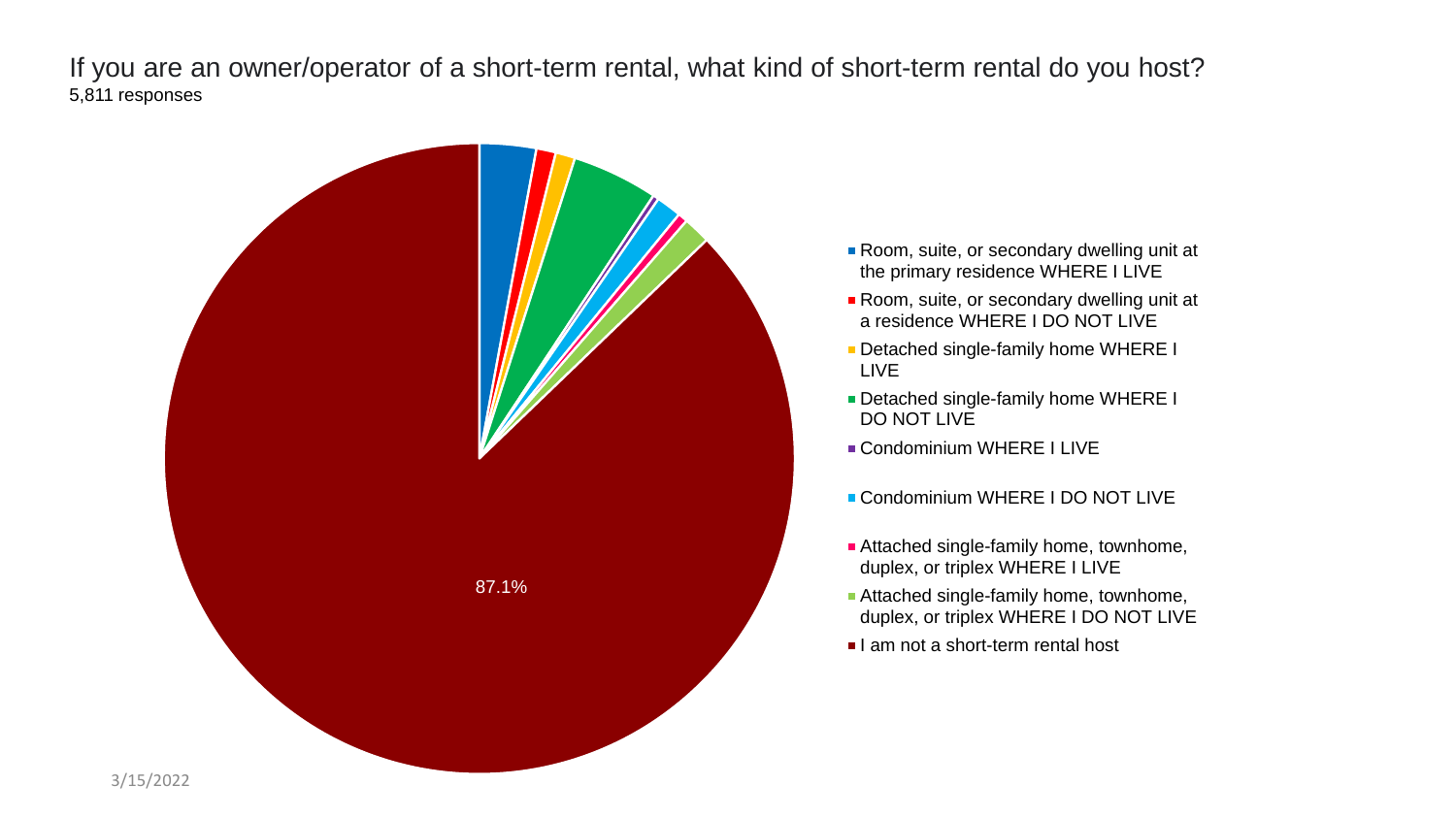Should short-term renters have more of an obligation to be considerate than other residents? 5,811 responses



- Agree As visitors, short-term renters need to be especially respectful of neighbors and neighborhoods
- Neither agree nor disagree Short-term renters should be held to the same standards as permanent residents interms of noise, trash, etc.
- Disagree Short-term renters are onvacation and should be given more leeway than permanent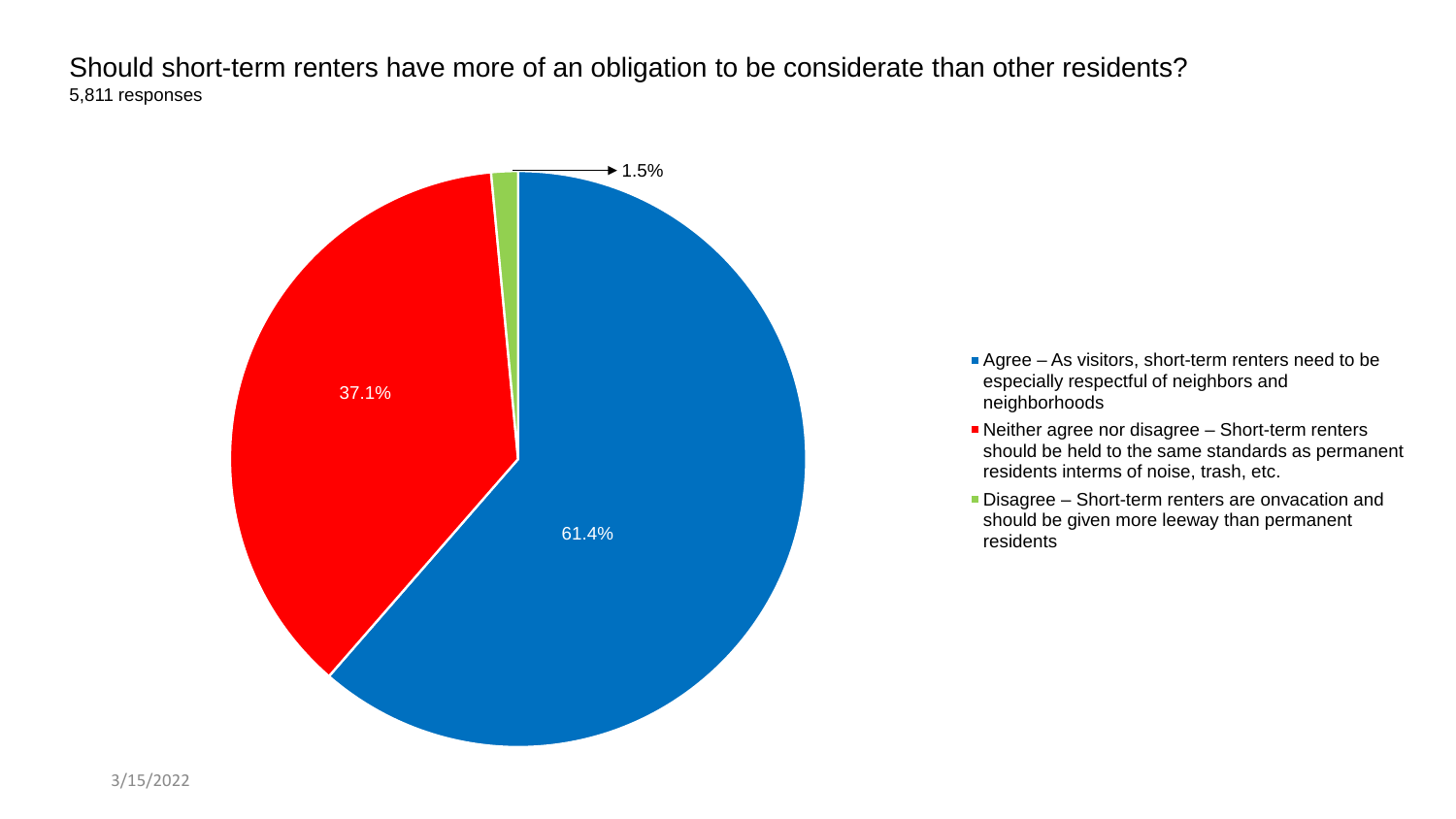Should the County consider adopting an ordinance whereby the short-term rental host risks losing their authorization (permit) if the County receives more than a certain number of substantiated complaints about their short-term rental? \*Note, AB363 mandates Clark County to provide for a method to license or permit short-term rentals. The legislation refers to this as an "authorization". 5,811 responses

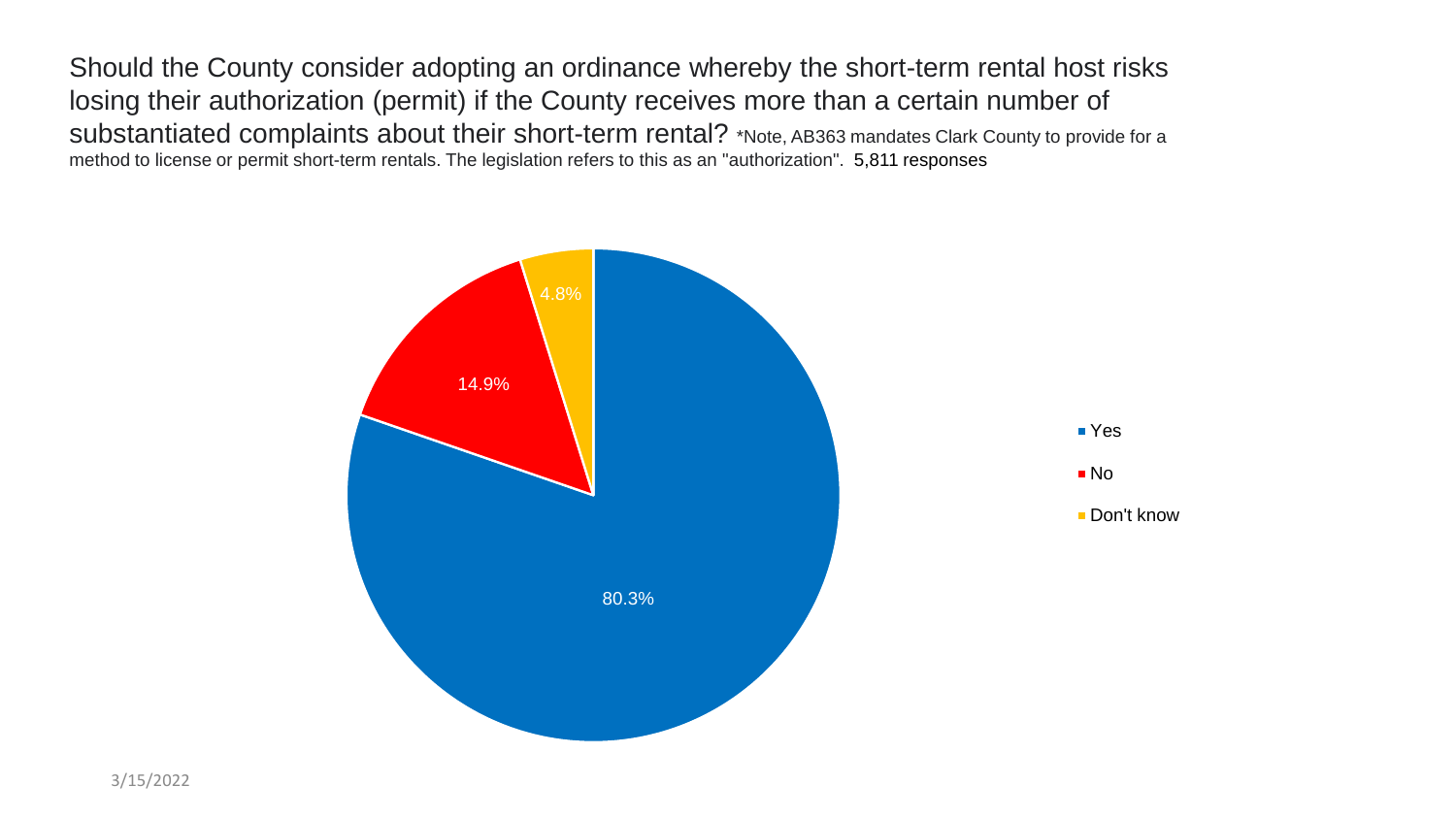Should neighbors be involved in the short-term rental authorization (permit) process? \*Note, AB363 mandates Clark County to provide for a method to license or permit short-term rentals. The legislation refers to this as an "authorization". 5,811 responses



- **Strongly agree Neighbors' opinions and concerns** should be considered in the authorization process as well as the renewal of any proposed short-term rental
- **Agree As a minimum, neighbors should be** informed when a unit is authorized to host and should be empowered to report problems
- Disagree As long as an short-term rental is allowed to operate according to the County ordinance, there should be no need to involve the neighbors in the authorization process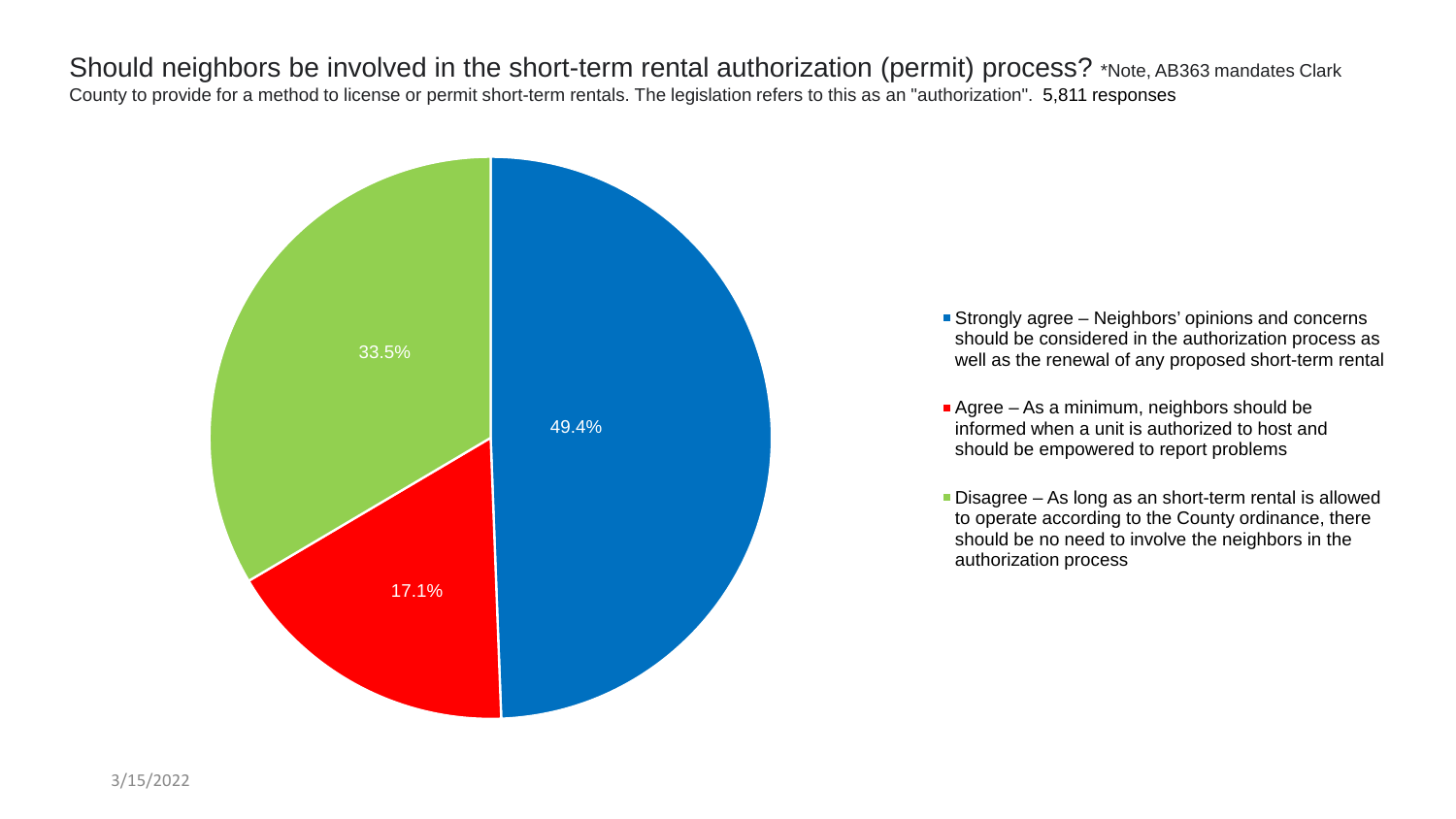Should short-term rental operators be subject to any restrictions on signage? 5,811 responses

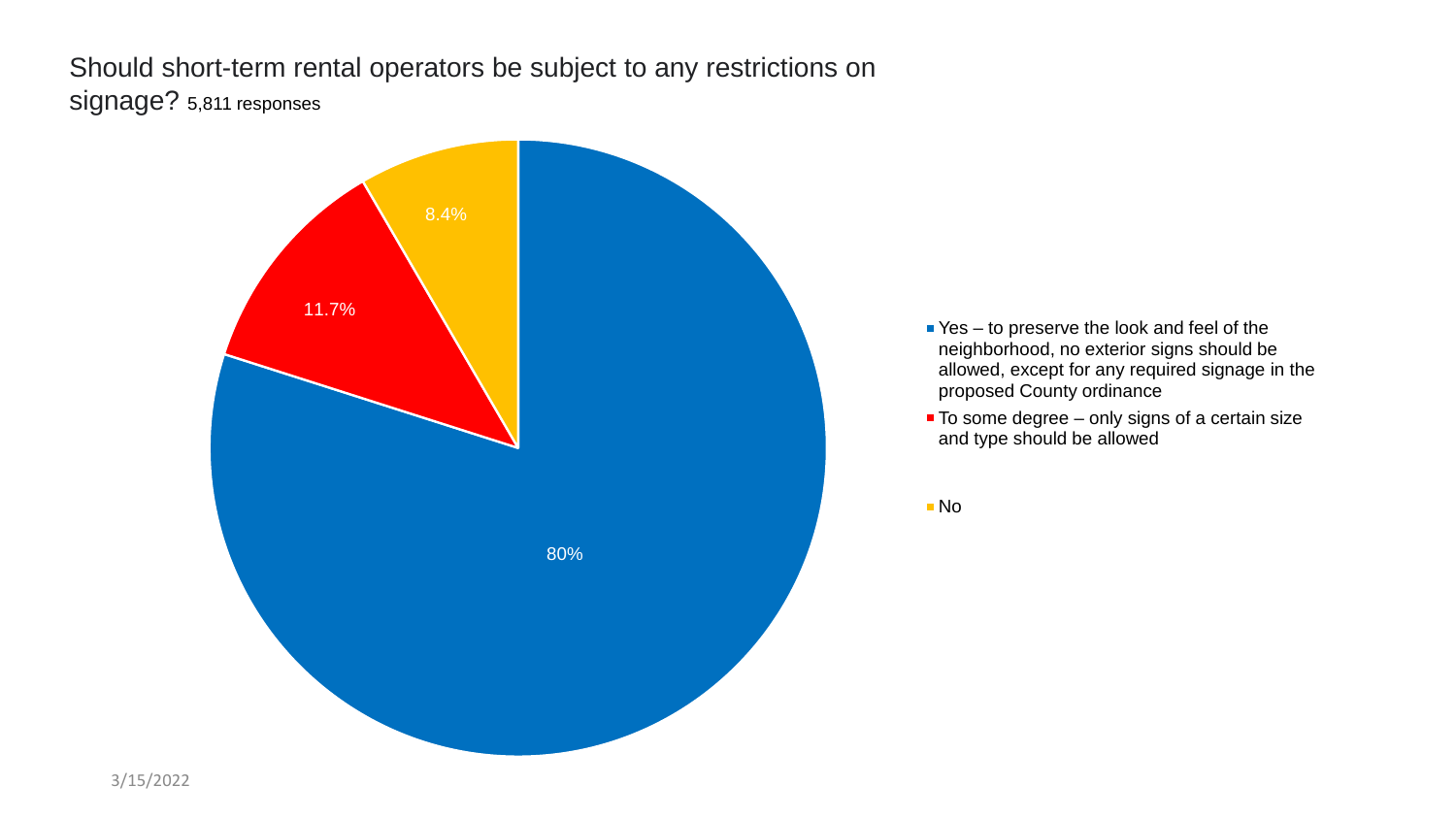Should an on-site safety inspection be required prior to consideration for approval as an authorized (permitted) short-term rental? \*Note, AB363 mandates Clark County to provide for a method to license or permit short-term rentals. The legislation refers to this as an "authorization". 5,811 responses

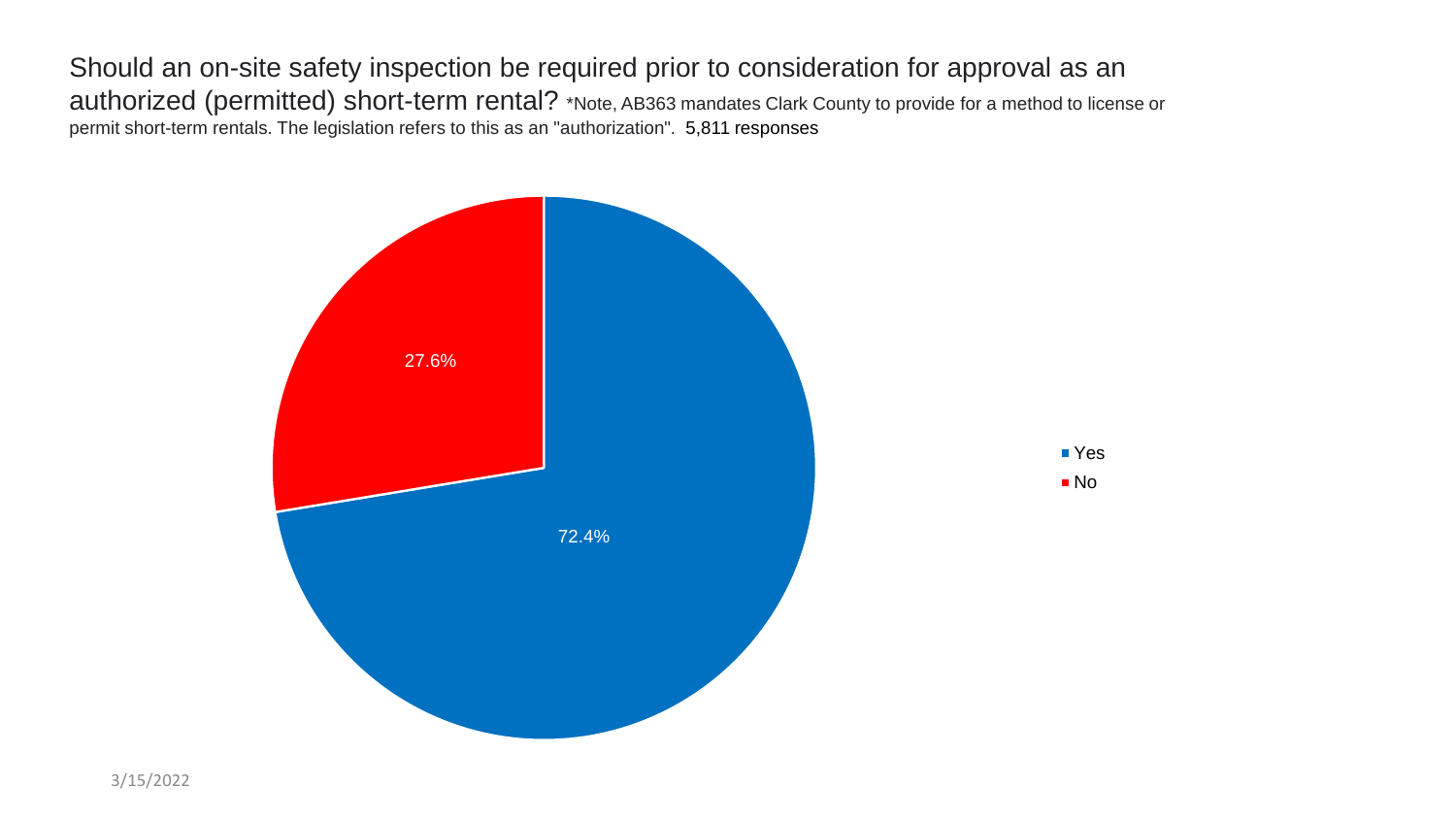Should Clark County limit the number of guests per bedroom in a short-term rental? 5,811 responses

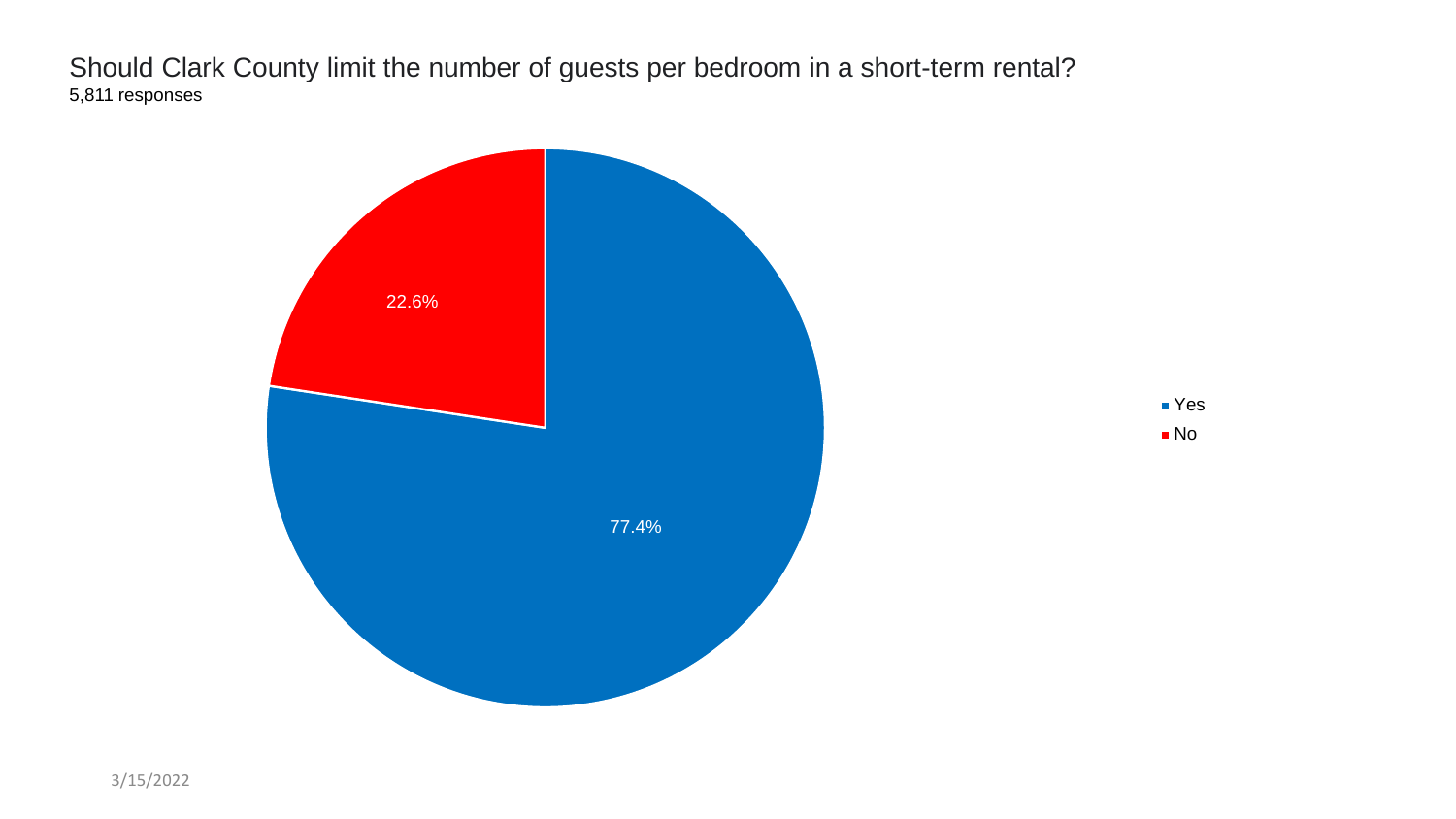If yes, how many guests should be allowed per bedroom? \*If you responded No, please skip this question. 4,448 responses

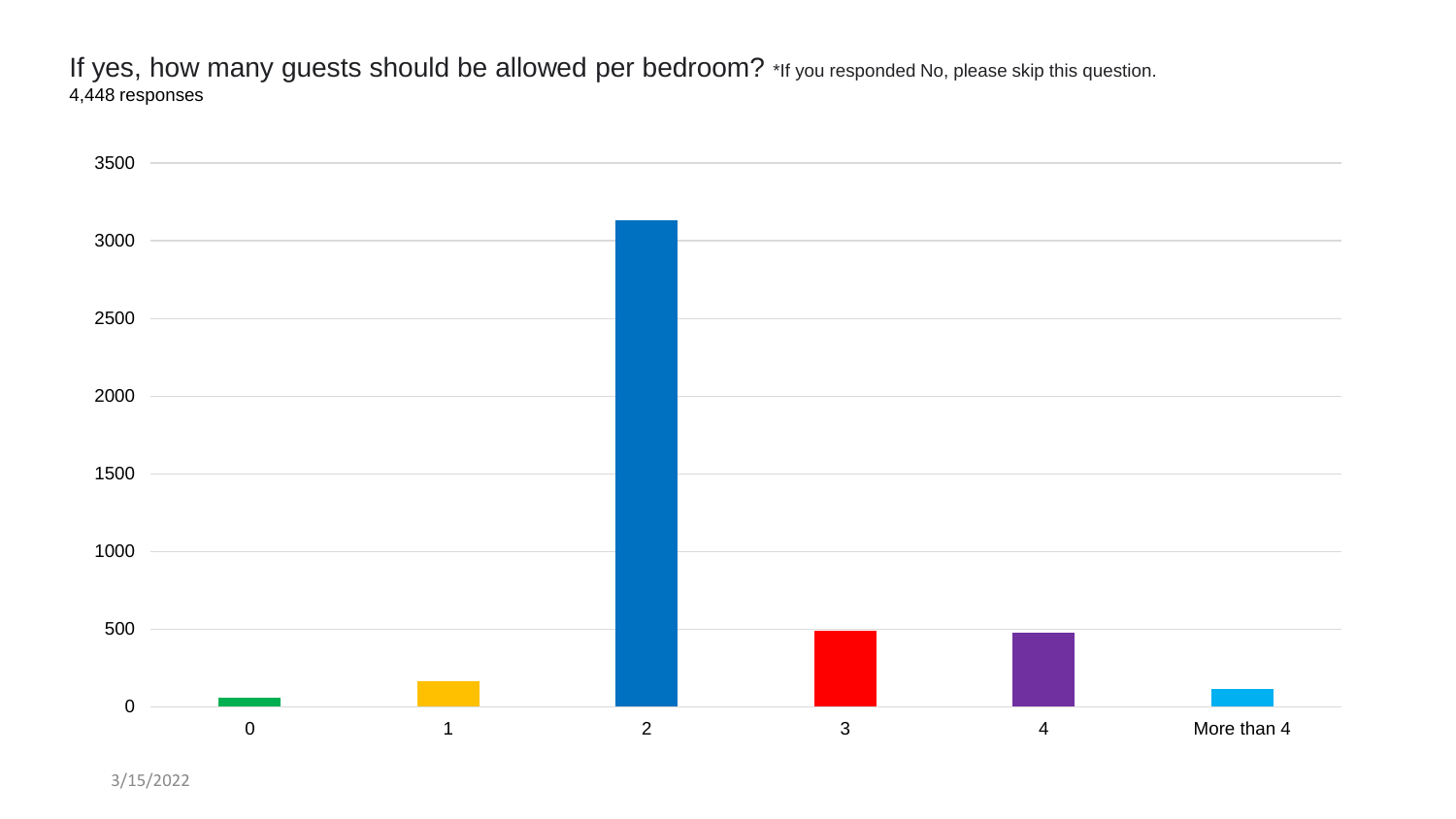Should Clark County limit the overall maximum number of guests in a short-term rental to less than 16 persons? \*Note, AB363 mandates the maximum occupancy not exceed 16 persons. 5,811 responses

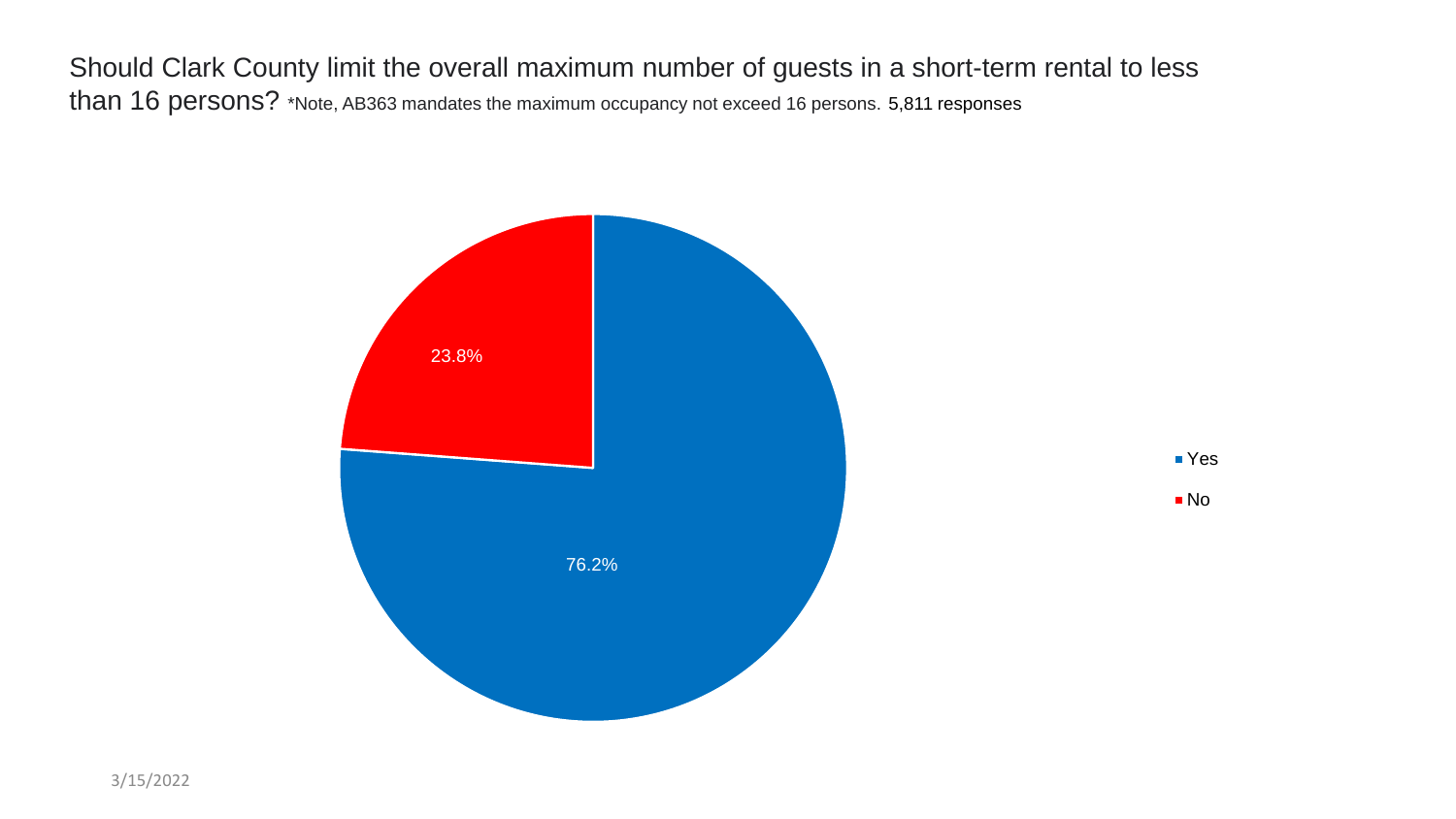If yes, what is the maximum number of guests that should be allowed in each short-term rental? \*If you responded No, please skip this question. 4,200 responses

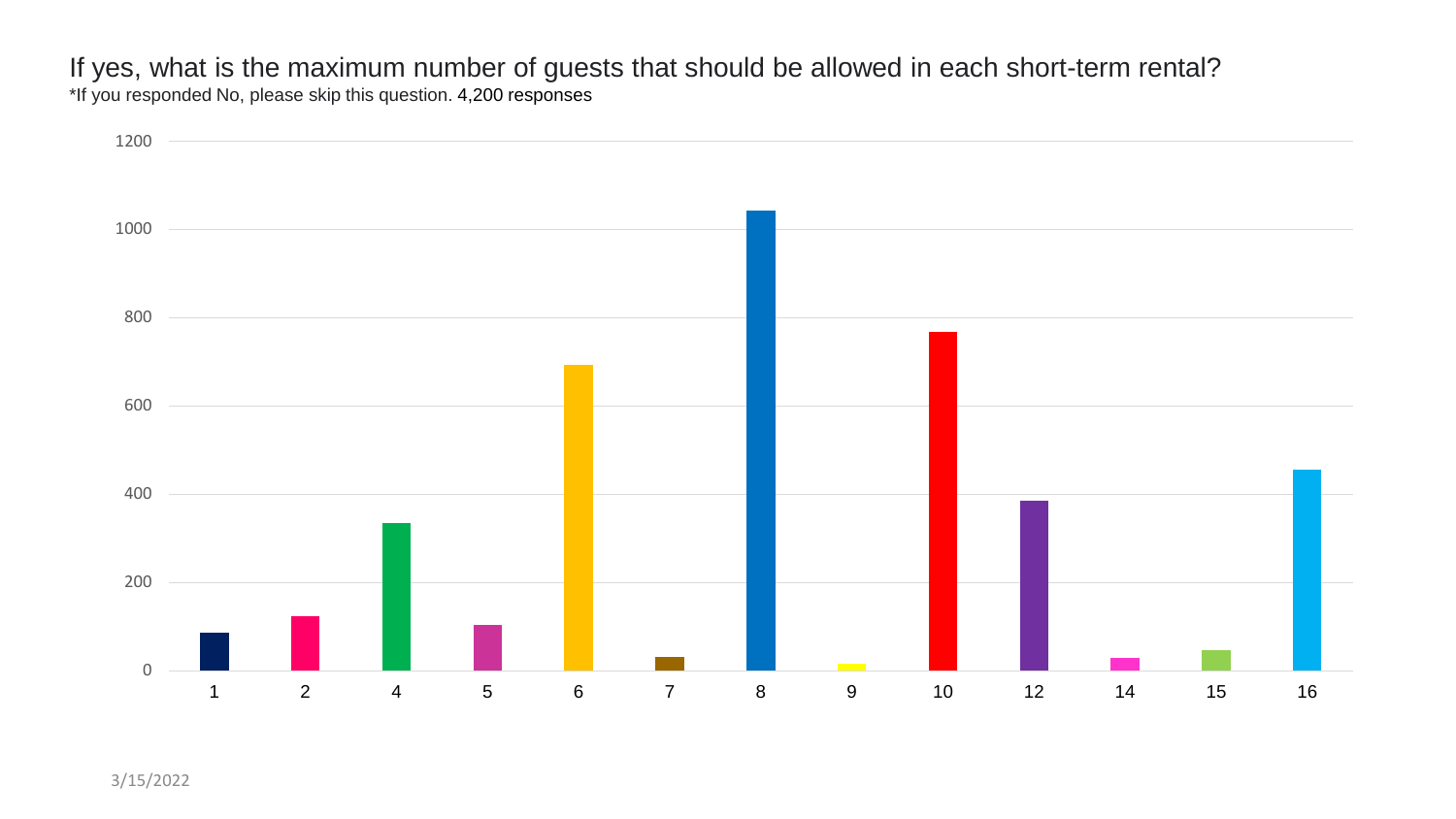What factors should Clark County take into consideration when determining the maximum occupancy of a short-term rental? (Mark all that apply) 5,811 responses

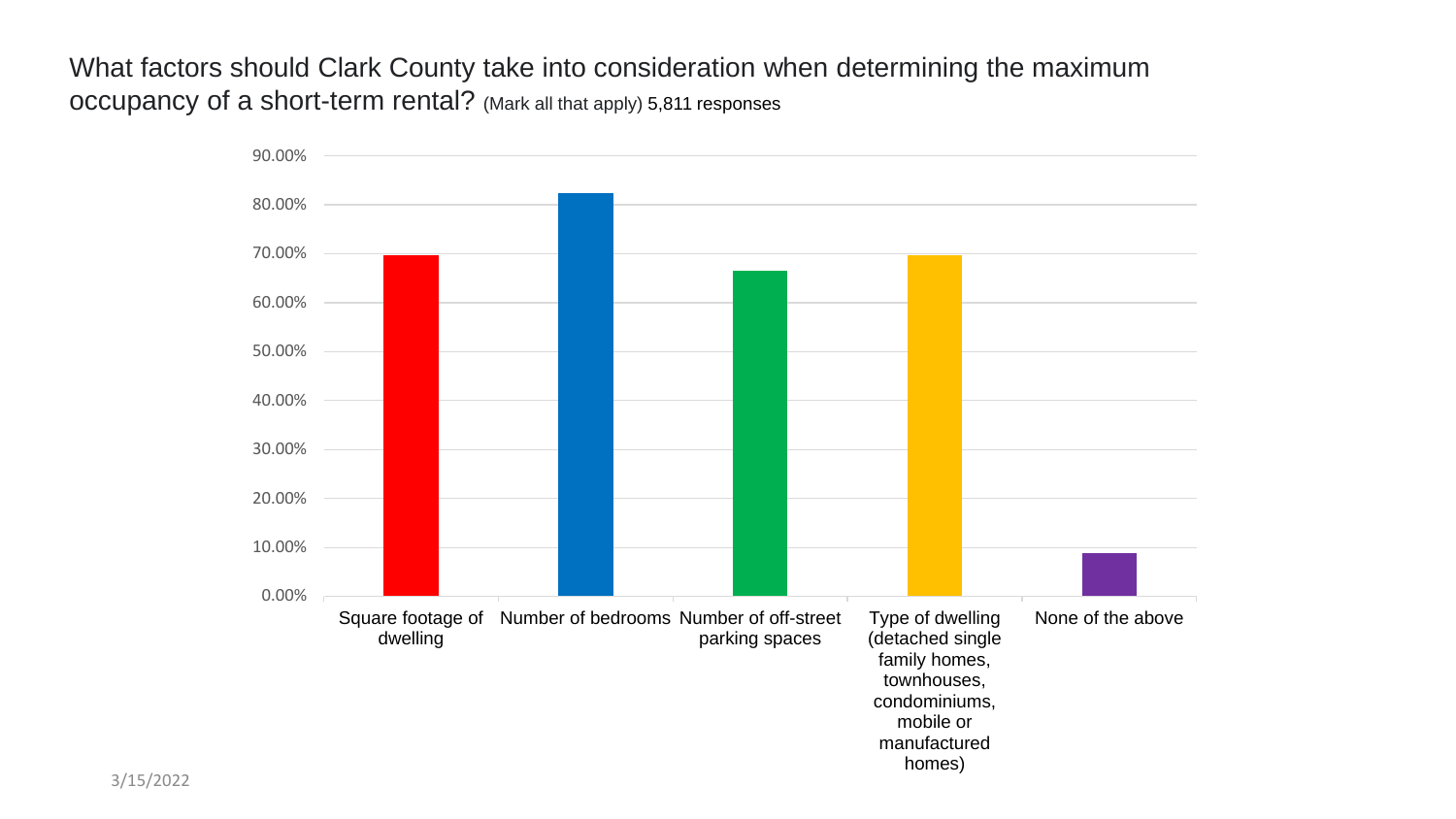Should Clark County require that short-term rental operators be present in the short-term rental while it is being rented? 5,811 responses

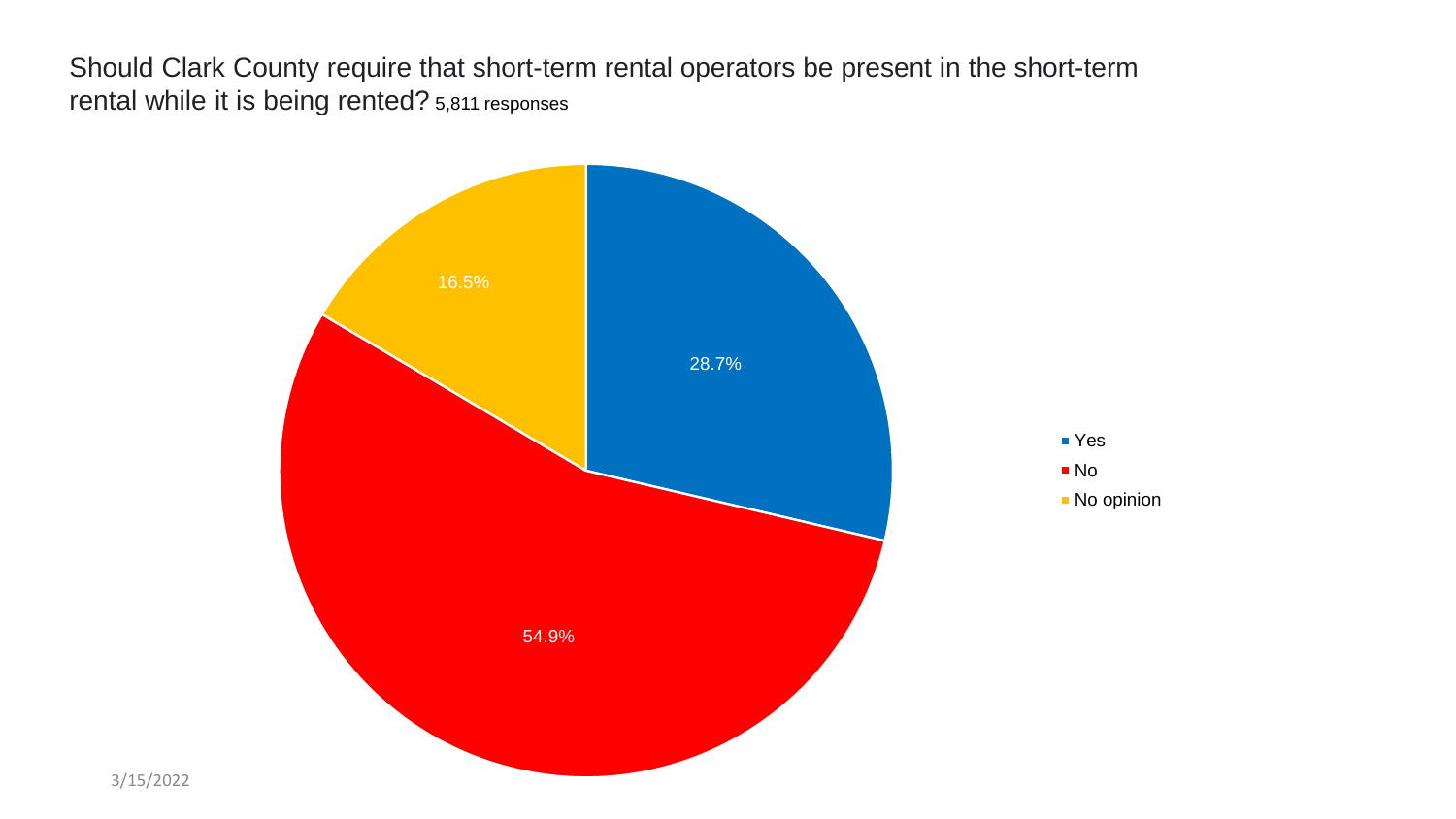Should Clark County limit the maximum number of nights per year a dwelling may be rented as a short-term rental unit if the owner/operator IS present in the short-term rental while it is being rented? 5,811 responses

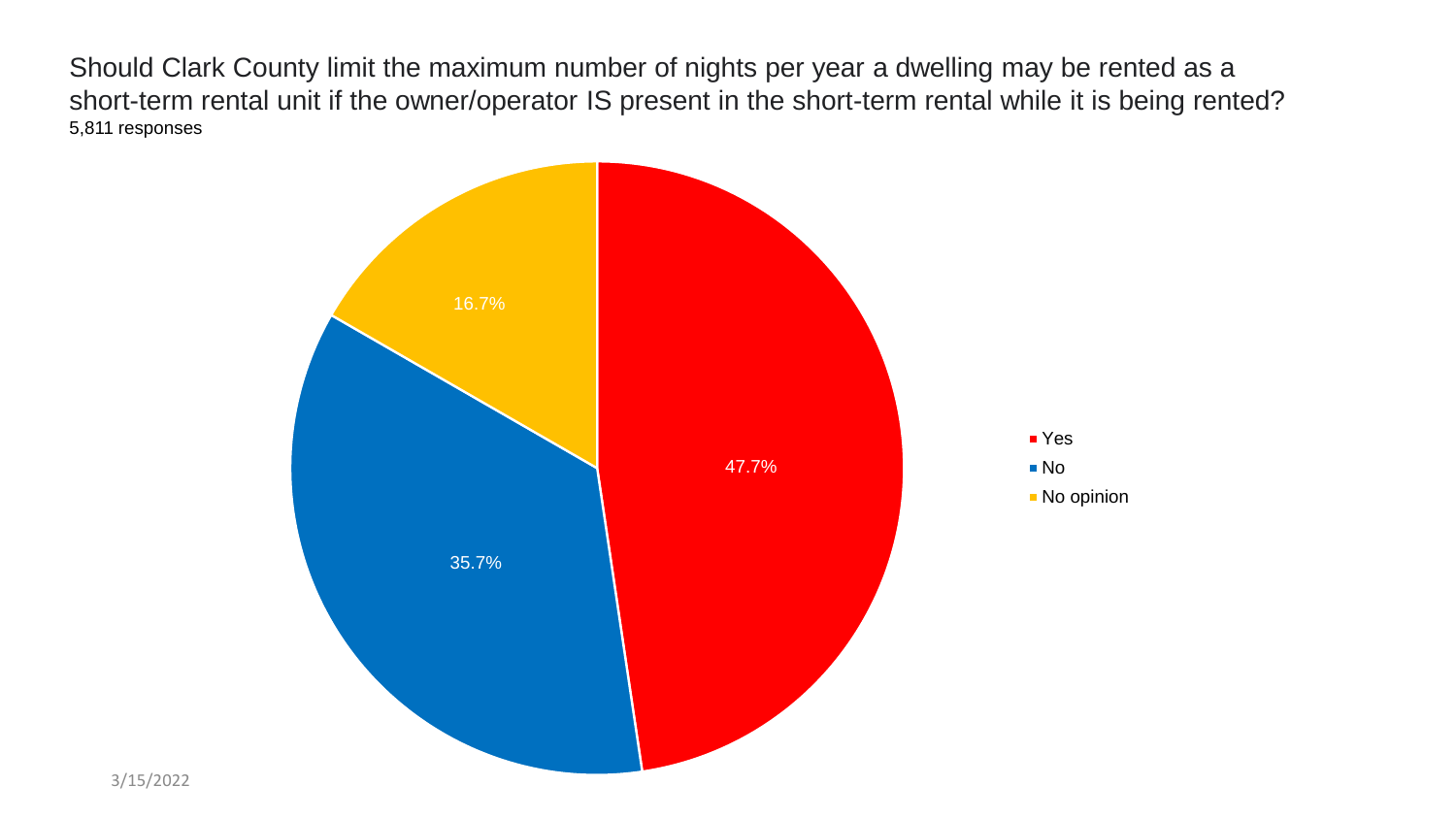Should Clark County limit the maximum number of nights per year a dwelling may be rented as a short-term rental unit if the owner/operator IS NOT required to be present in the short-term rental while it is being rented? 5,811 responses

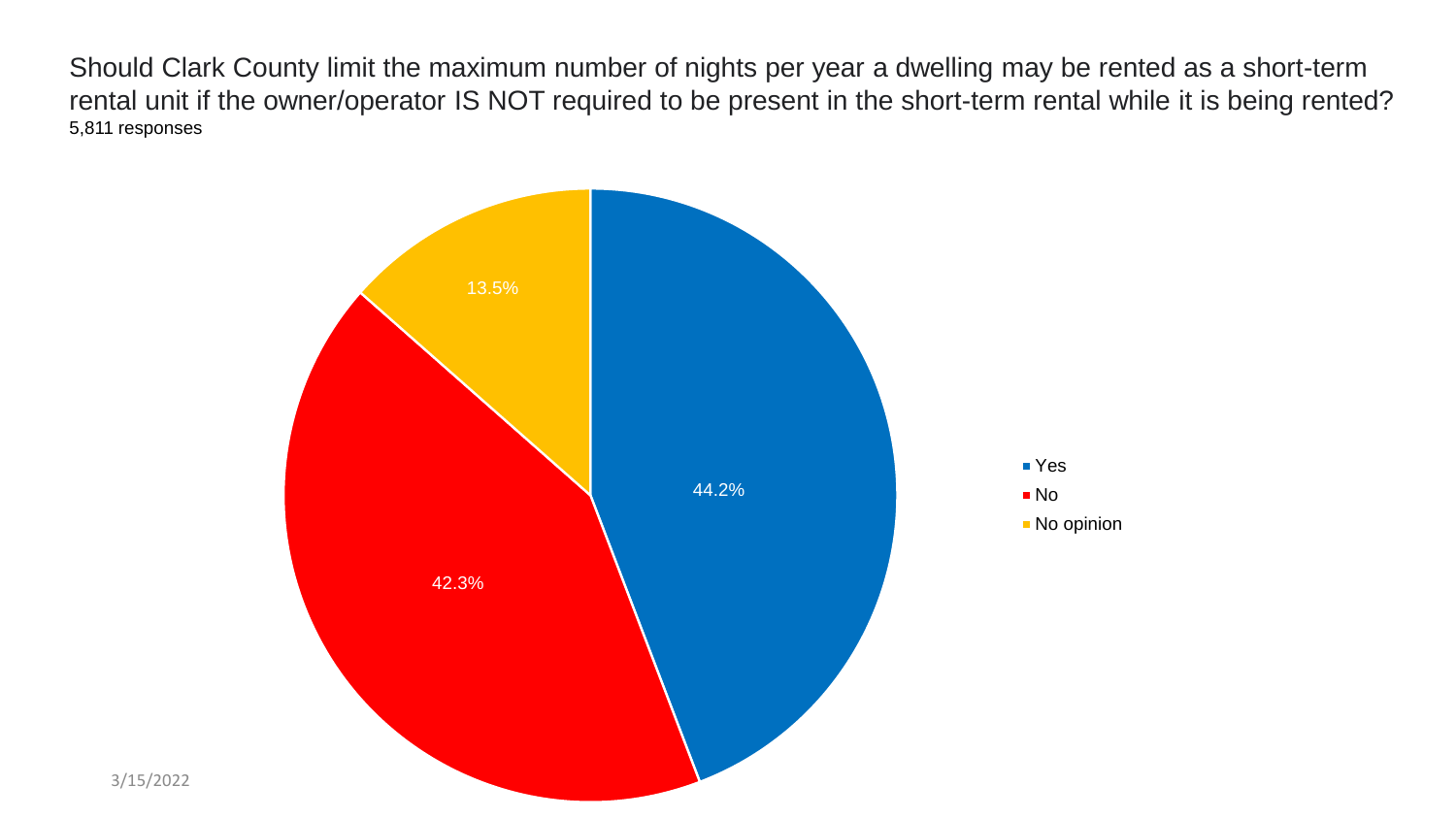## Should Clark County allow short-term rentals in:

(select all that apply) 5,811 responses

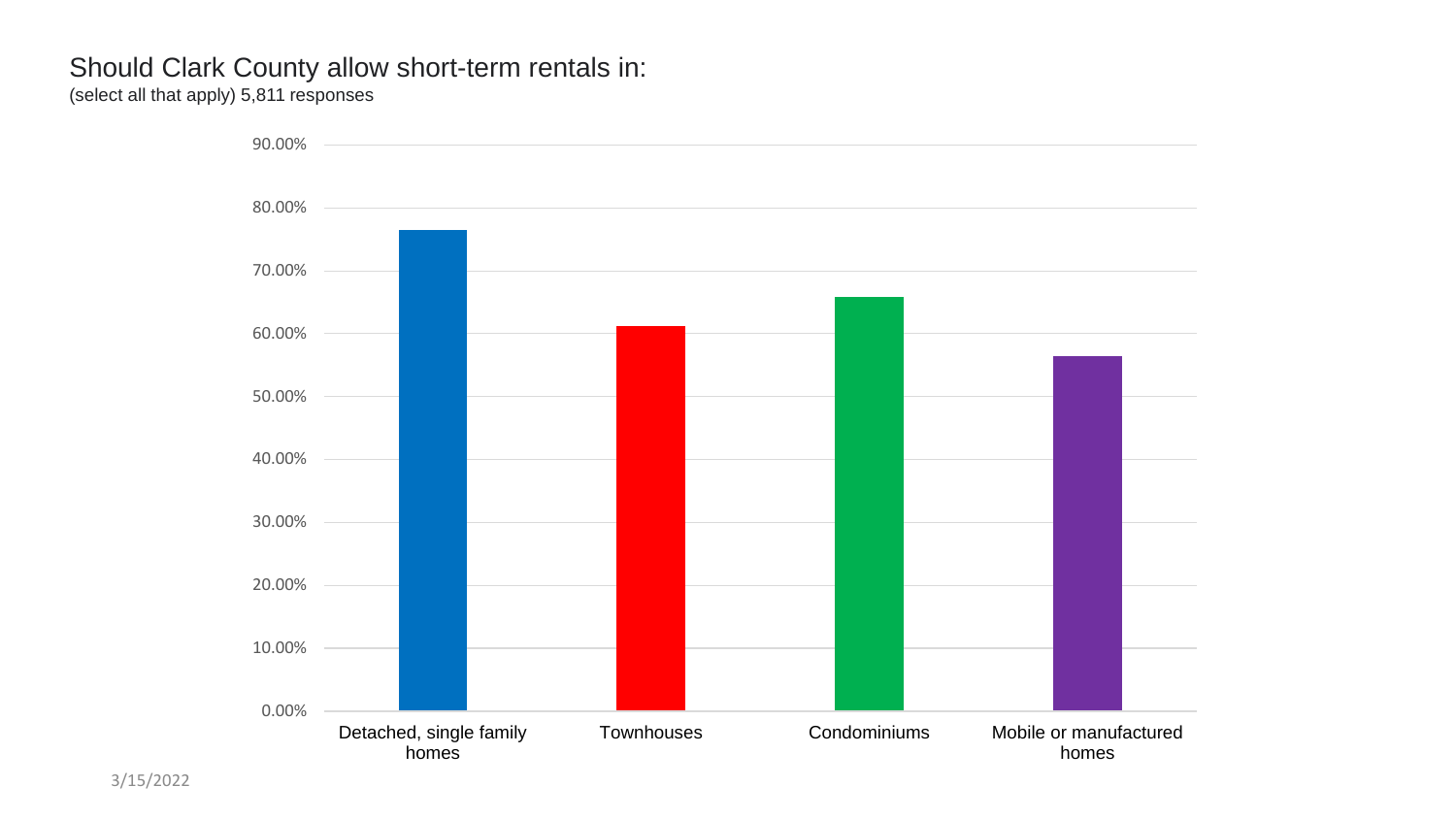Should Clark County limit the number of authorizations (permits) allowed for short-term rentals in Unincorporated Clark County? \*Note, AB363 mandates Clark County to provide for a method to license or permit short-term rentals. The legislation refers to this as an "authorization". 5,811 responses

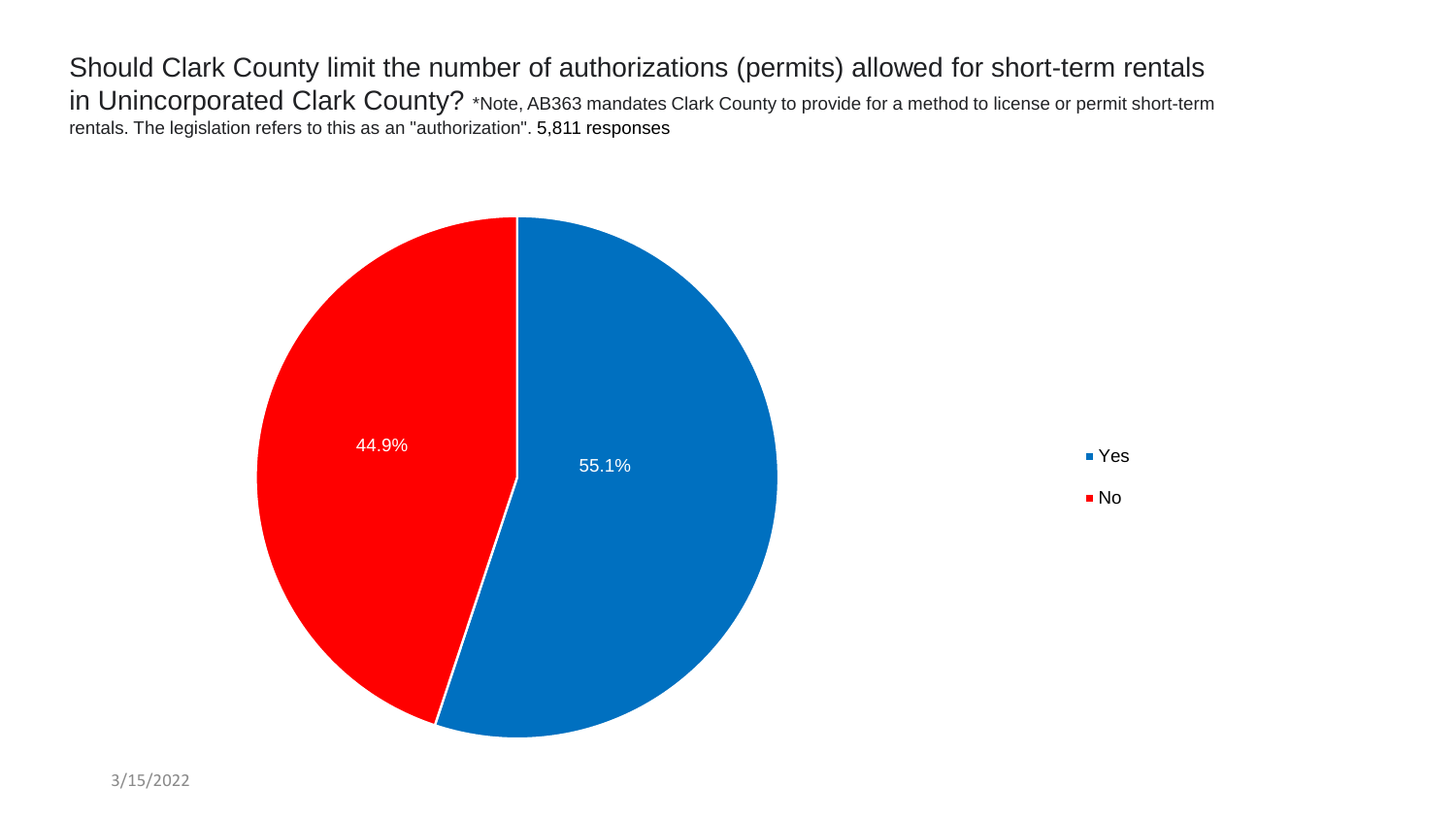If an issue arises with a short-term rental, what should be the appropriate response time by the property owner or property manager to have the issue addressed? 5,811 responses



**Immediately, short-term rentals should be owner**occupied and be on-site to handle complaints

Within thirty minutes, short-term rentals should have a designated local representative that is able to respond to and address complaints within thirty minutes

- Within one-hour, short-term rentals should have a designated local representative that is able to respond to and address complaints within onehour
- **More than one hour**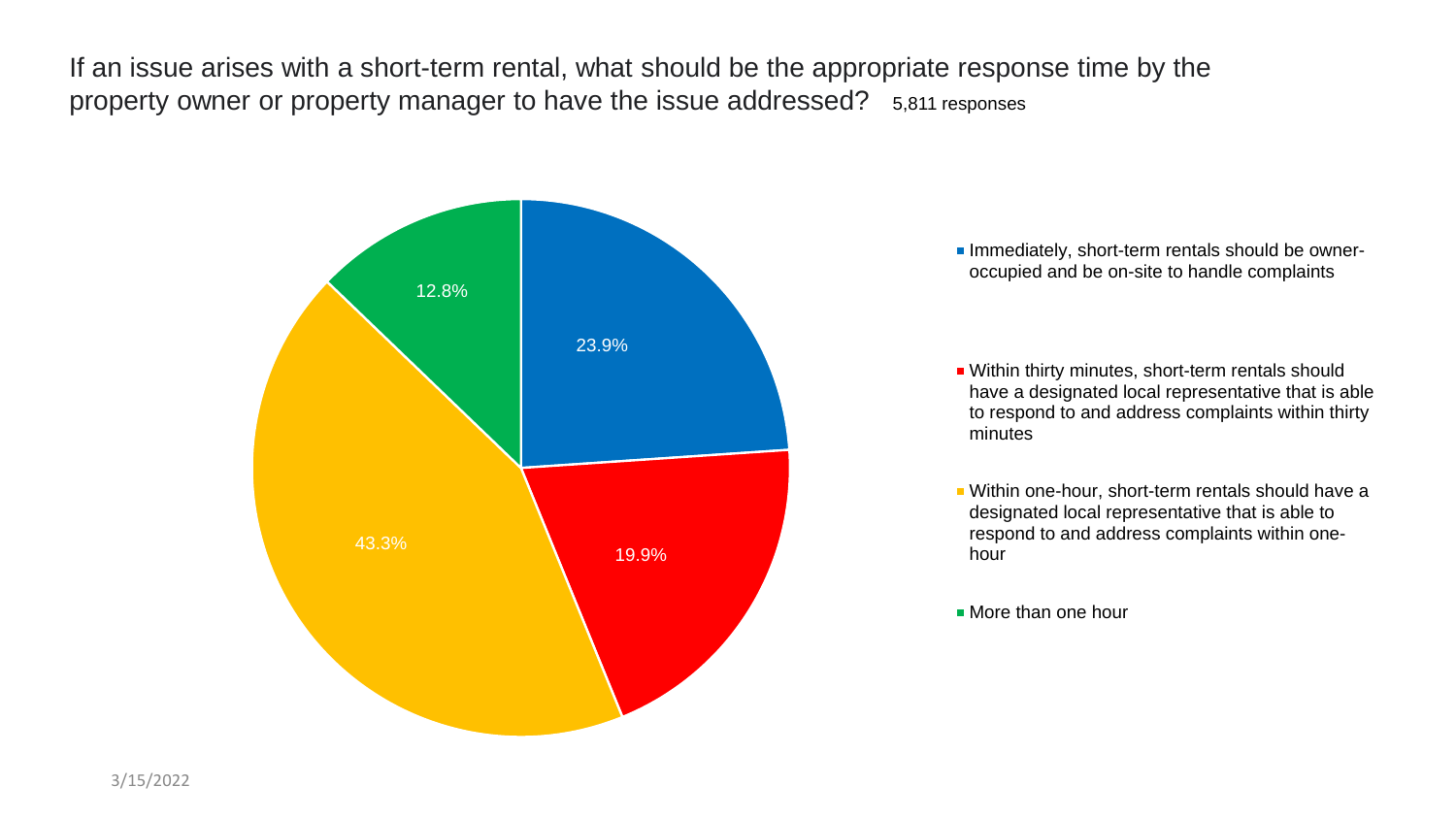### What type of resident are you? 5,811 responses



- Full-time
- Seasonal
- Nonresident Visitor
- Nonresident Investor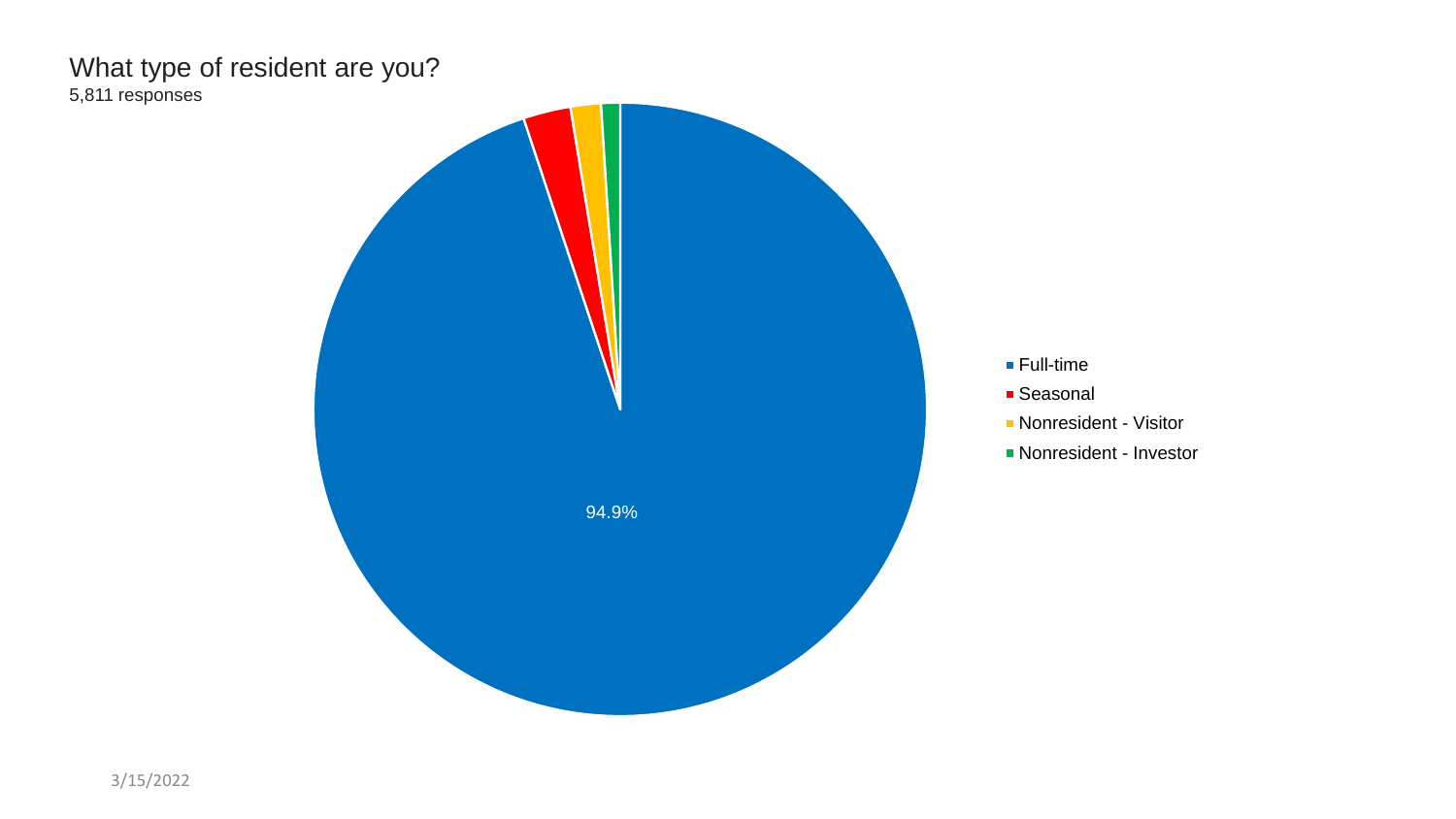#### Where is your primary residence? 5,811 responses

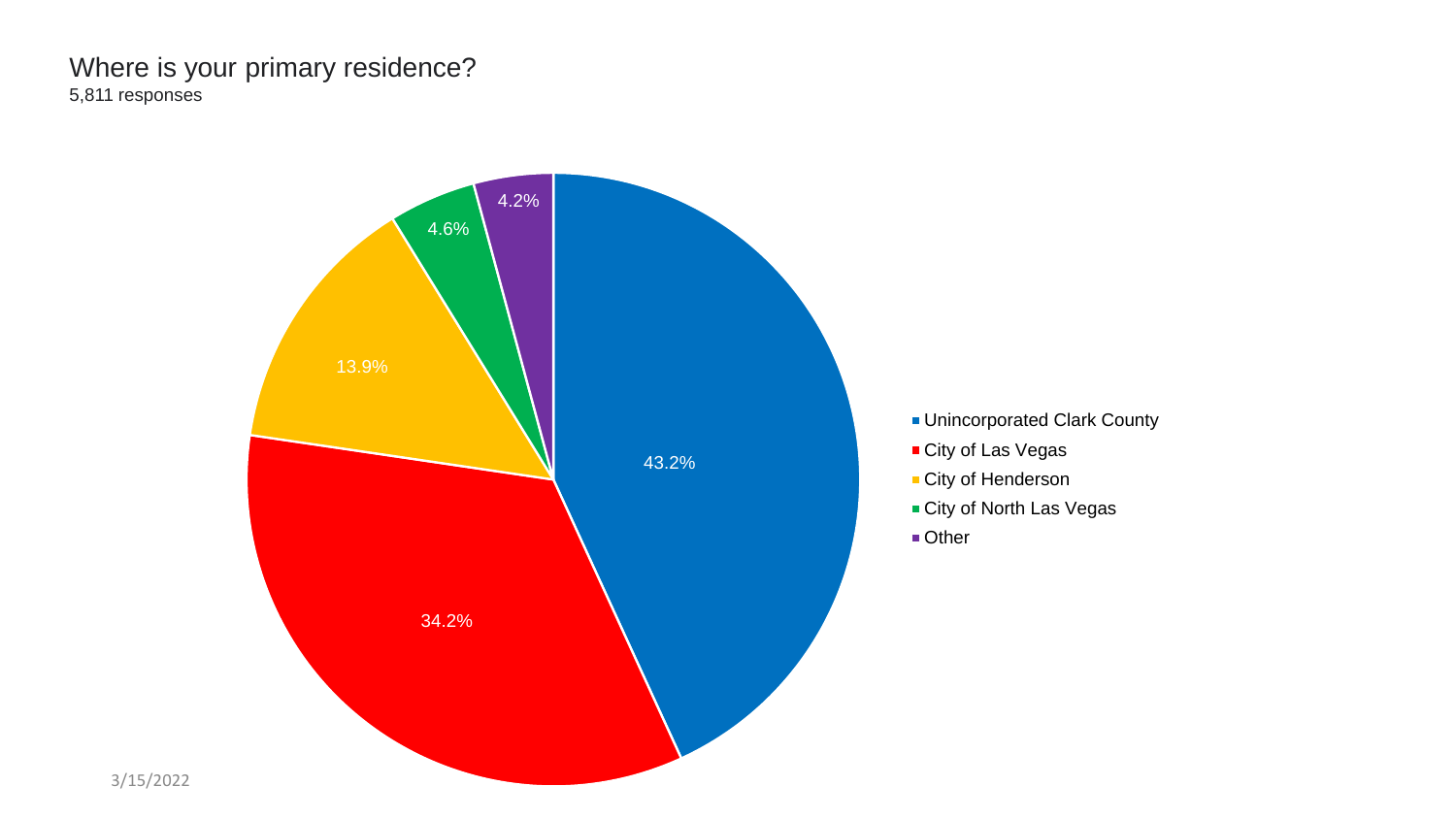#### Which of the following best describes you? (Please select one) 5,811 responses



- Owner/Operator of a non-owner-occupied shortterm rental
- **D** Owner/Operator of an owner-occupied short-term rental
- **Thinking about becoming an owner/operator of a** short-term rental
- **Short-term rental user**
- **Impacted neighbor**
- **Hotel/restaurant**
- **Housing/Affordable housing advocate**
- **Community member**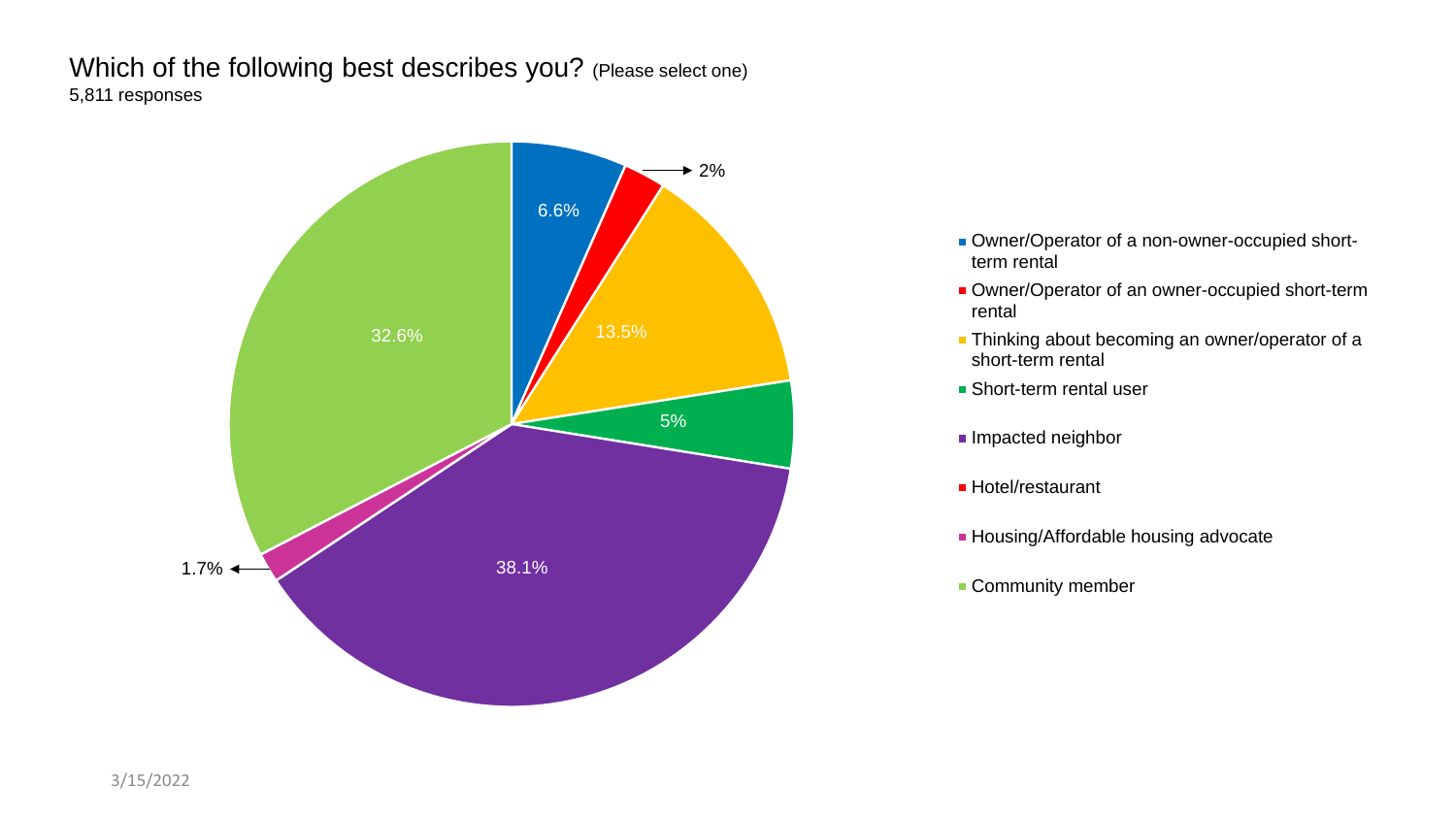#### How many short-term rentals are in your neighborhood? 5,811 responses

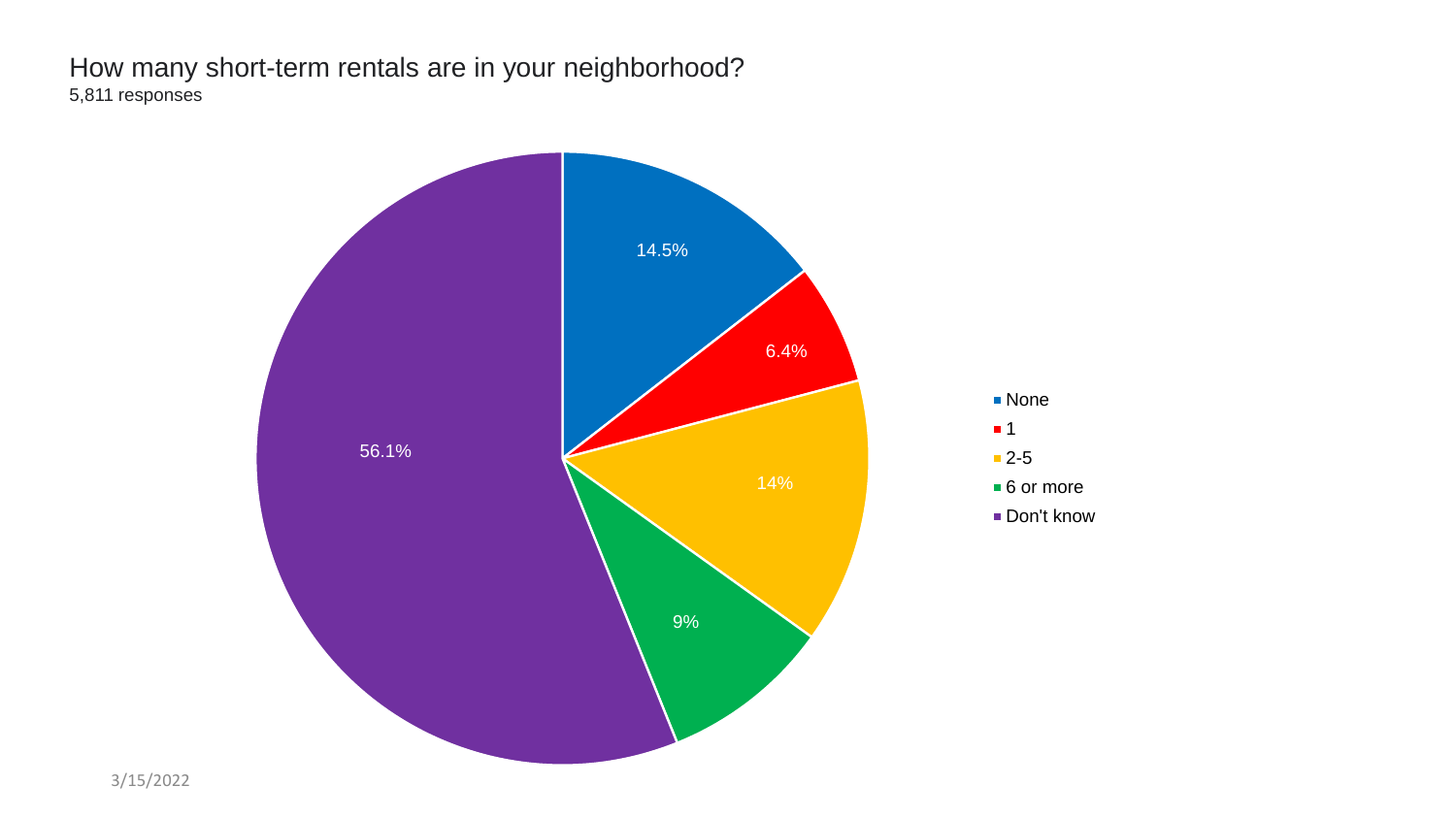How do you perceive the presence of short-term rentals in your neighborhood? 5,811 responses



- **They have a positive impact**
- **They have both positive and negative impacts**
- **They have a negative impact**
- **They have no impact**
- I am not aware of any in my neighborhood
- Don't know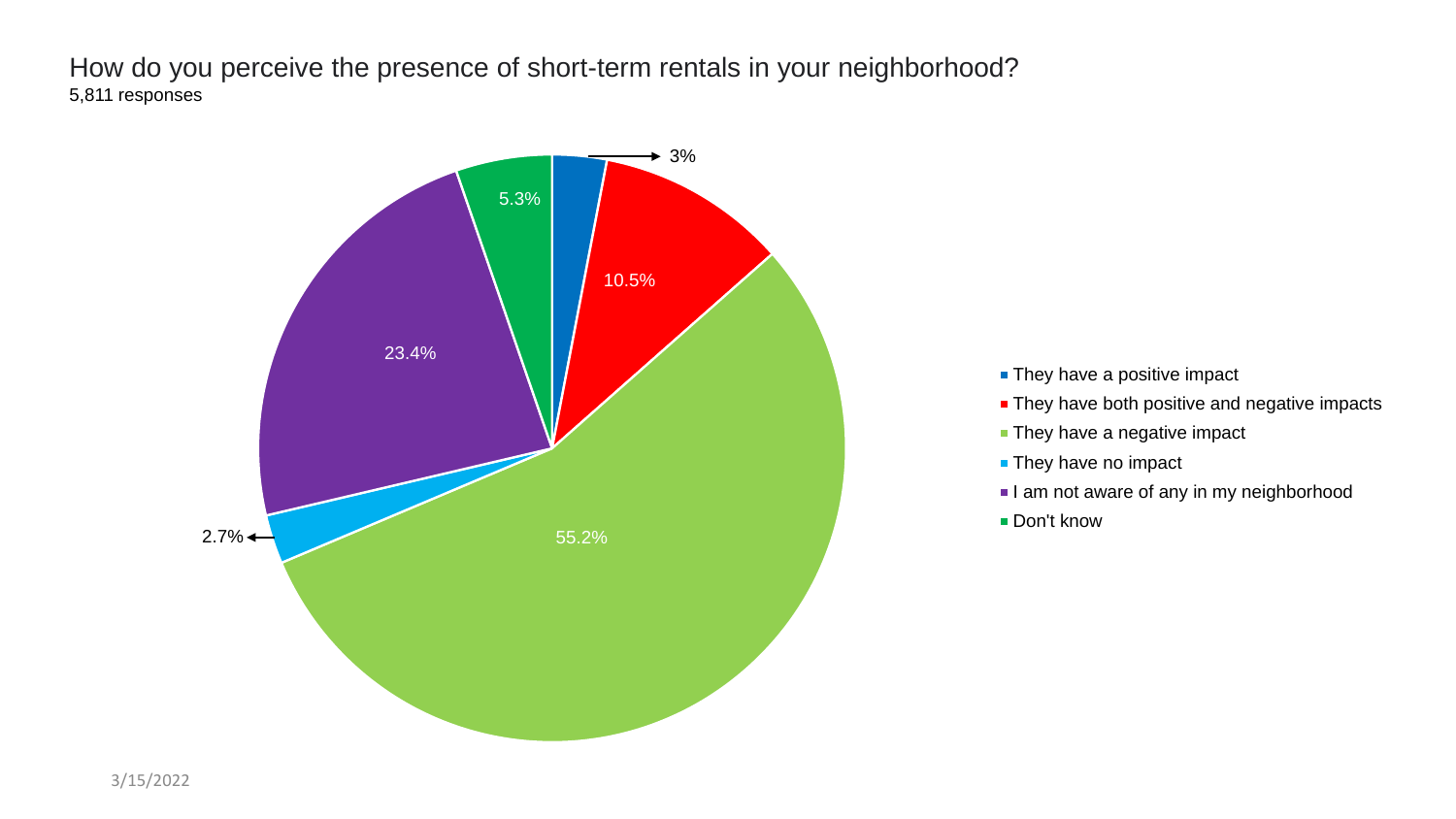Which of the following statements best describe why you have personally hosted short-term rental guests in your home? 1,597 responses



- **Hosting short-term renters allows me to make more** money from my property than if it was rented on a long-term basis
- **Hosting short-term renters helps me pay my bills**
- **Hosting provides me an opportunity to meet and** socialize with new people
- **Hosting allows me to share my neighborhood with** people who would otherwise not visit my part of town
- Renting out my home while I am away allows me to travel more
- **Hosting short-term renters allows me to utilize a** spare room that I would not otherwise use or rent out on a long-term basis
- $\blacksquare$  I am not a short-term rental host